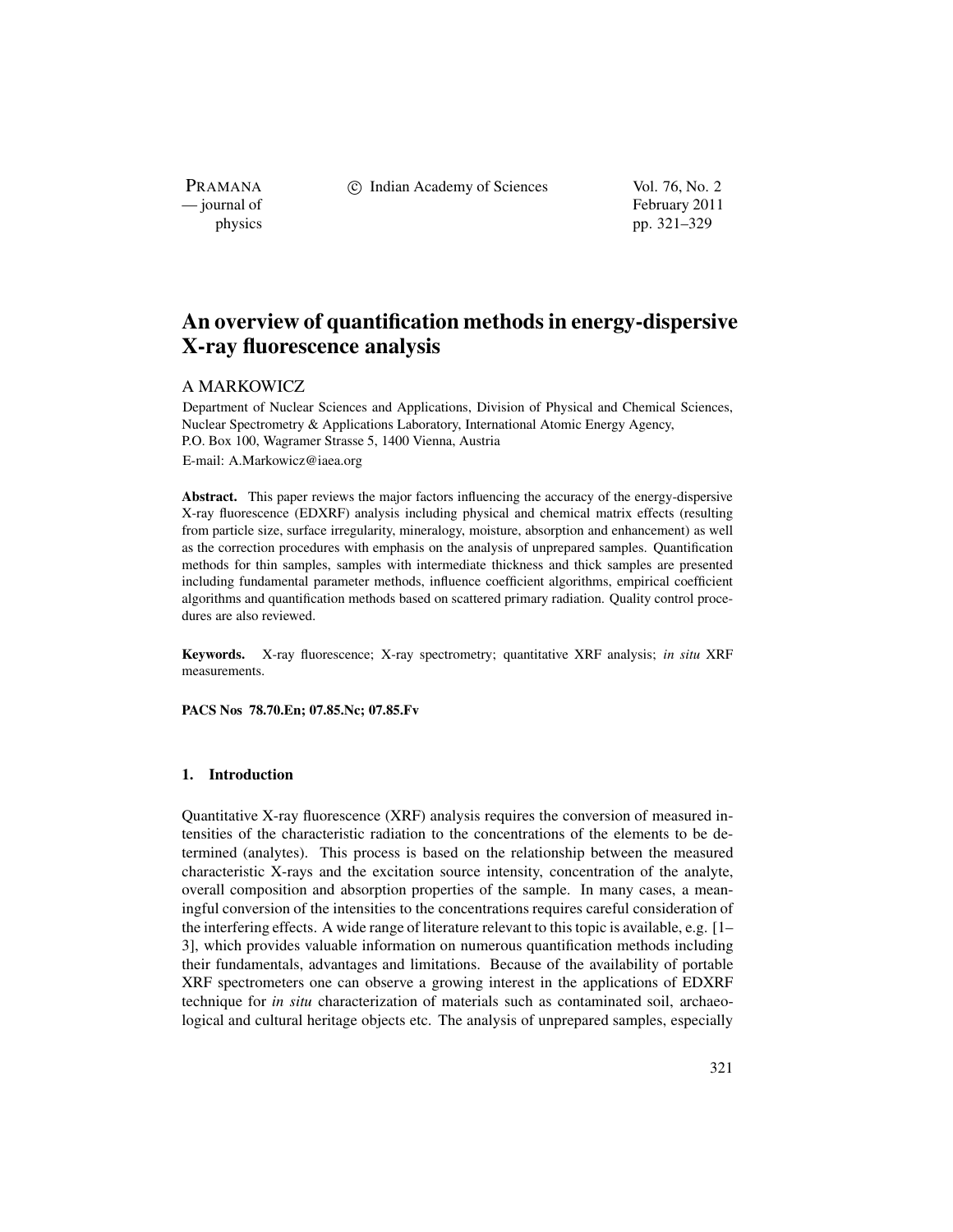when quantification is required, presents a real challenge [4] because of the presence of a number of interfering effects which are often eliminated (or considerably reduced) in the laboratory analysis where adequate sample preparation techniques are applied. Moreover, major parameters of the *in situ* EDXRF measurements should be carefully reviewed and reassessed.

# **2. Parameters of** *in situ* **EDXRF measurements**

In this section, the following parameters of EDXRF analysis are presented: critical penetration depth, detection limit and total uncertainty. Knowledge of these parameters is essential in all modes of XRF techniques but the analysis of unprepared samples (*in situ* measurements) requires special attention.

#### 2.1 *Critical penetration depth*

The measured intensity of the characteristic X-rays of the analyte element originates from a well-defined layer of the sample called critical penetration depth  $t_{\text{crit}}$  which can be calculated from

$$
t_{\rm crit} = 4.61/(\rho\mu_{\rm tot}),\tag{1}
$$

where  $\rho$  is the density of the sample material,  $\mu_{\text{tot}}$  is the sum of the mass attenuation coefficients of the primary and characteristic radiations in the analysed sample multiplied by the cosec of the incident and take-off angles, respectively [4]. The critical penetration depth is the sample thickness from which 99% of the characteristic X-rays originate. In principle, calculation of *t*crit requires knowledge of the sample composition. In practice, the absorption properties of the sample material  $(\mu_{\text{tot}})$  can be assessed with sufficient accuracy by assuming the average atomic number of the material based on the major constituents of the sample. Typical values of  $t_{\text{crit}}$  are in the range of 10–1000  $\mu$ m depending on the atomic number of the analyte element and composition of the sample.

One has to remember that the contribution to the measured X-rays is not uniform across *t*crit. A major contribution comes from the surface layer (90% of the characteristic X-rays originate from the surface layer of  $0.5t_{\text{crit}}$  thickness). The existence of  $t_{\text{crit}}$  is of great importance in the analysis of heterogeneous and/or near-surface contaminated samples, and should always be considered during interpretation of the analytical data obtained for the unprepared samples, e.g. archaeological or cultural heritage materials.

#### 2.2 *Detection limits*

Detection limit (DL) is the lowest concentration level that can be determined as statistically significant from the blank signal [5]. According to a simple definition applied in the laboratory measurements, the so-called interference-free  $DL (DL<sub>inthree</sub>)$  is the concentration or amount of the analyte element that generates a measured signal equal to three times the standard deviation of background in the relevant energy interval. Although the DLintfree is a good assessment of the detection ability of the EDXRF spectrometers, its application for *in situ* measurements can provide overoptimistic expectation, and therefore two different approaches are recommended [4,5]:

#### 322 *Pramana – J. Phys.,* **Vol. 76, No. 2**, **February 2011**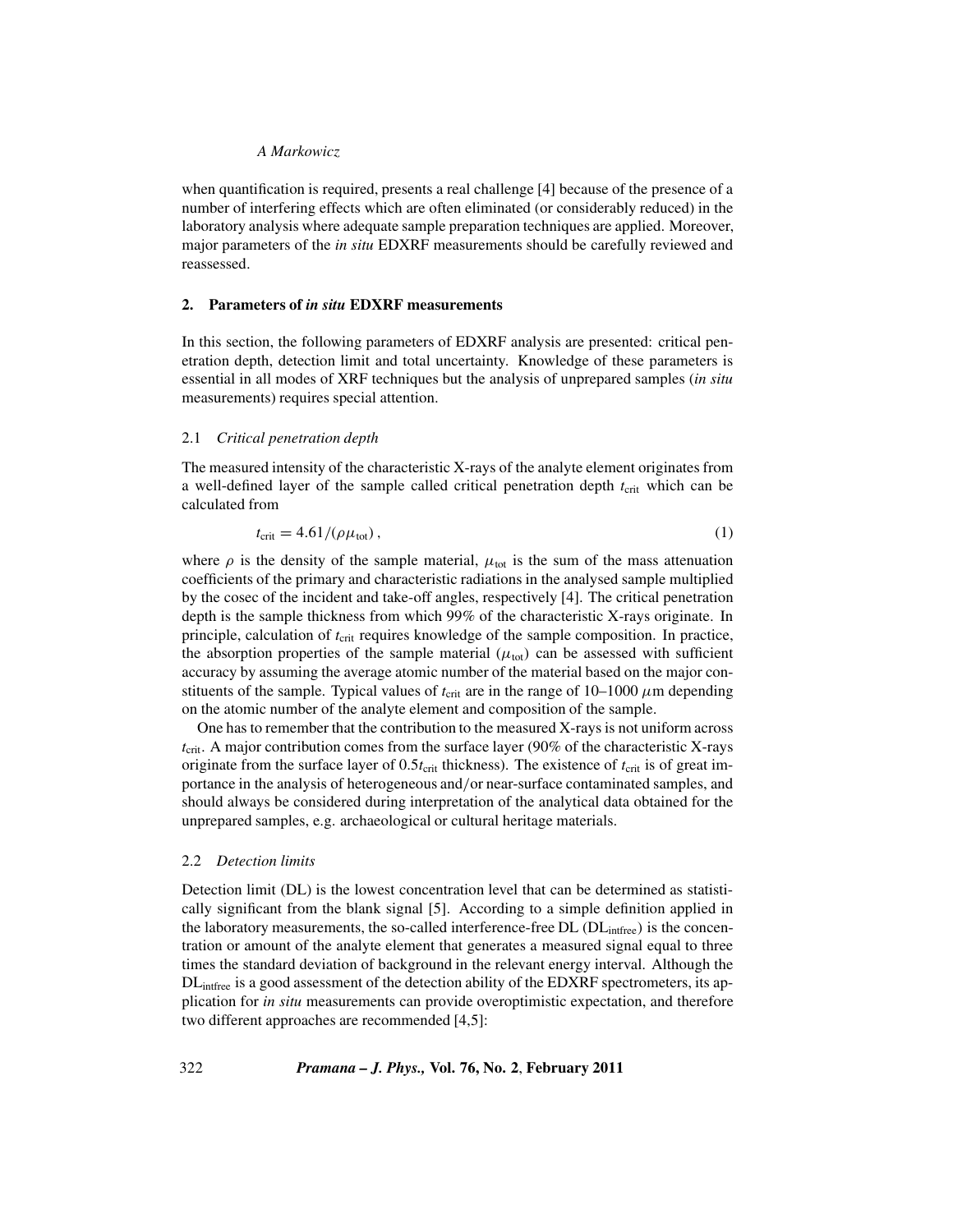- Precision-based DL calculated as three times the standard deviation of the results obtained for replicate analyses of low-concentration samples (either appropriate RMs or spiked samples).
- Field or performance-based DL based on the analysis of the low concentration outliers on data cross plots for the  $log_{10}$  transformed portable EDXRF results vs.  $log_{10}$ transformed results obtained by a confirmatory (reference) method.

Both the approaches give more realistic assessment of the 'effective' detection limits, and the values obtained should be used whenever EDXRF is applied for the *in situ* determination of the elements at low concentration level.

## 2.3 *Total uncertainty*

Calculation of the total uncertainty requires identification of the individual sources of uncertainty and quantification of their contributions. It is rather a complex process based on the solid knowledge of the methodology of the EDXRF technique. A carefully performed uncertainty budget allows identifying major source(s) of uncertainty and selecting the most effective analytical strategy to improve the quality of the analytical data. Since EDXRF analysis includes several steps (sampling, sample handling and sample preparation, measurement, quantification), the uncertainties associated with these steps should be assessed (quantified) and included in the calculation of the total uncertainty. The last two components of uncertainties (measurement and quantification) can be assessed based on contribution from counting statistics, calibration and quantification method applied [6]. Assessment of the contribution of the uncertainties of sampling, sample handling and sample preparation is often time-consuming and requires preparation of a number of replicate samples. In *in situ* measurements, calculation of the total uncertainty is even more complicated (although there is no need for sample preparation) because the interfering effects are more pronounced and the quantitative analysis requires the correction methods which can effectively be used only when the parameters describing the materials under study (heterogeneity, mineralogy, particle size, surface irregularity, moisture content) are well defined [4]. In the result, the *in situ* EDXRF analysis is often only semi-quantitative.

#### **3. Remarks on** *in situ* **EDXRF analysis**

*In situ* EDXRF analysis is often done for unprepared samples (contrary to the laboratory measurements where an 'ideal' sample is prepared for the XRF measurements). To generate meaningful analytical data for *in situ* measurements, the following physical matrix effects should be considered: particle size effects, heterogeneity, surface irregularity effects, mineralogy effects and moisture effects [4].

*The particle size effects* manifest in the dependence of the intensity of the characteristic X-rays on the particle size (or particle size distribution) of the fluorescent and nonfluorescent particles as well as on their composition [7–9]. These effects exist in the EDXRF analysis of any granular materials (when traditional methods of fusing or grinding cannot be used) irrespective of the sample thickness, and may contribute substantially to the total uncertainty of the analytical results. The influence of the particle size effects can

*Pramana – J. Phys.,* **Vol. 76, No. 2**, **February 2011** 323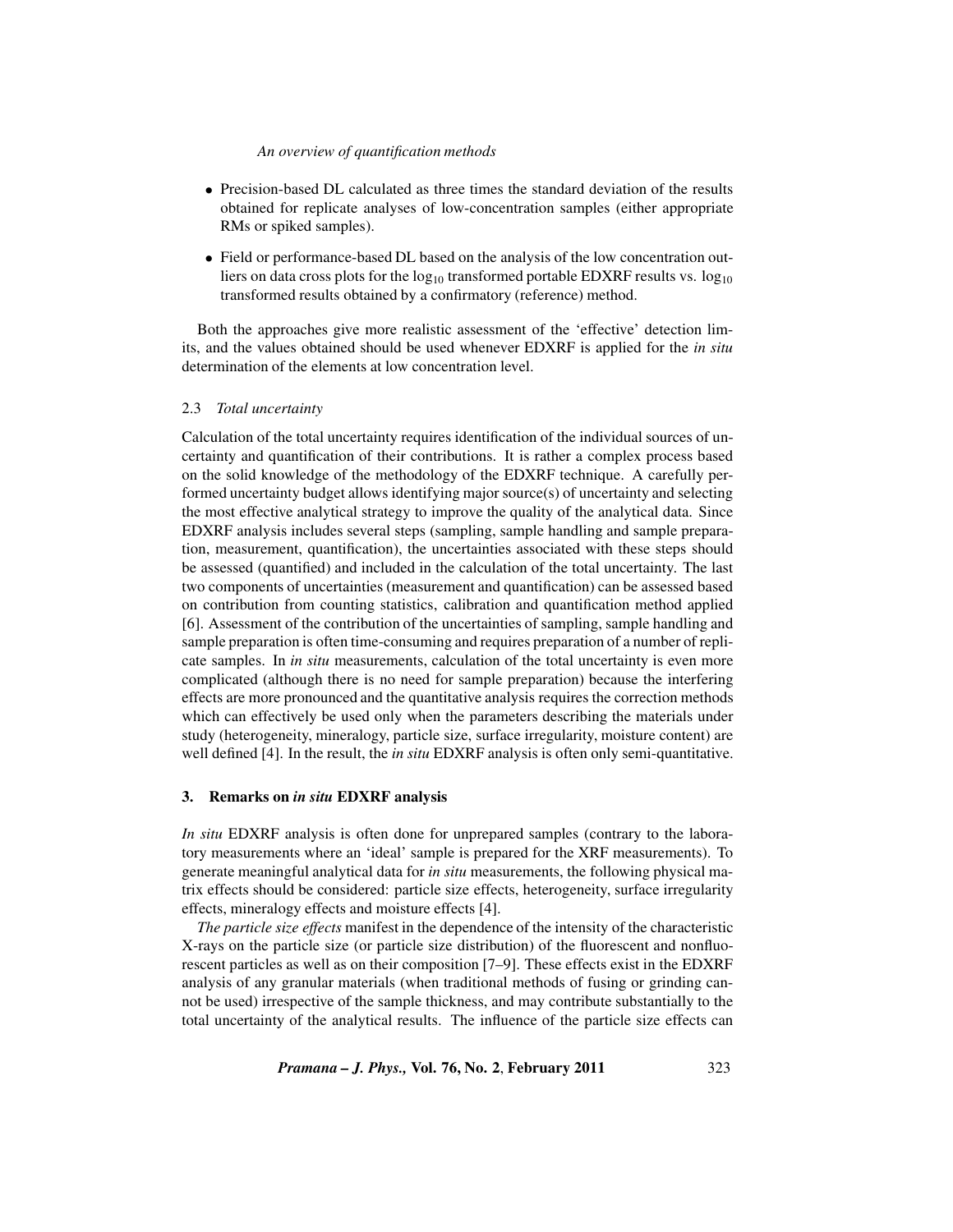be assessed theoretically or experimentally [10]. Heterogeneity effects are difficult to eliminate, but can be reduced using a preliminary procedure for homogenization of the materials (e.g. contaminated soil) or by collecting the integrated X-ray fluorescence signal from a large area of the sample material.

*The surface irregularity effects* appear in the analysis of unprepared geological and archaeological materials. Quantification presents a problem because the EDXRF spectrometers are calibrated using flat calibration samples which do not match the irregularly shaped surfaces of the unknown samples. The detected X-ray fluorescence intensities are systematically lower than those detected for flat samples [11,12]. An effective correction for the surface irregularity effects can be done using the Compton and Rayleigh scattered primary radiation within a limited surface irregularity range (∼ a few mm). Another correction method is based on relative calibration factors using a reference element present in the sample (assuming that the intensities of the characteristic X-rays for the analyte and reference element undergo similar variations with surface irregularity).

*Mineralogy effects* can be expected in the analysis of unprepared rocks and archaeological samples. They manifest in the dependence of the characteristic X-ray intensities on the mineral assemblage (size, distribution and position of minerals) present in the excited volume. The mineralogy effects can be assessed experimentally by repetitive analysis of nonoverlapping spots of the ideally flat representative samples. Based on the experimental results, one can derive the number of individual measurements required for a given sampling precision [13].

*Moisture* content may influence the quantitative EDXRF analysis of the soil and sediment samples saturated with water [14]. To correct this effect (and generate results on the so-called dry sample basis) drying of samples before the analysis is often required. Alternatively, one can use moisture gauge to determine moisture content and apply a simple correction. Another problem exists during EDXRF logging applied for determining the mineral concentrations in wet boreholes. In this case a layer of drilling fluid (water) is formed between a detector window and the wall which results in additional absorption and scattering effects. Here, a simple correction method based on measurement of the intensities of the two scattered peaks of primary radiation to assess the thickness of the water layer is used and finally a proper correction will be introduced [15].

# **4. Quantification in EDXRF analysis of thin samples**

For thin samples both the absorption and enhancement effects can be neglected and the mass per unit area (or concentration) of the analyte is a linear function of the intensity of its characteristic X-rays. The calibration of an EDXRF spectrometer is straightforward and can be done either theoretically or experimentally based on the measurements of thin homogeneous (single or multielement) calibration samples. This simple approach is not applicable for the analysis of heterogeneous thin samples, so that an additional correction for the heterogeneous sample loading combined with the distribution of the excitationdetection factor can be used as a solution [16]. Thin samples are often applied in totalreflection XRF. But, to correct the inhomogeneous excitation and geometric effects, an internal standard method is applied in the experimental calibration procedure [17].

324 *Pramana – J. Phys.,* **Vol. 76, No. 2**, **February 2011**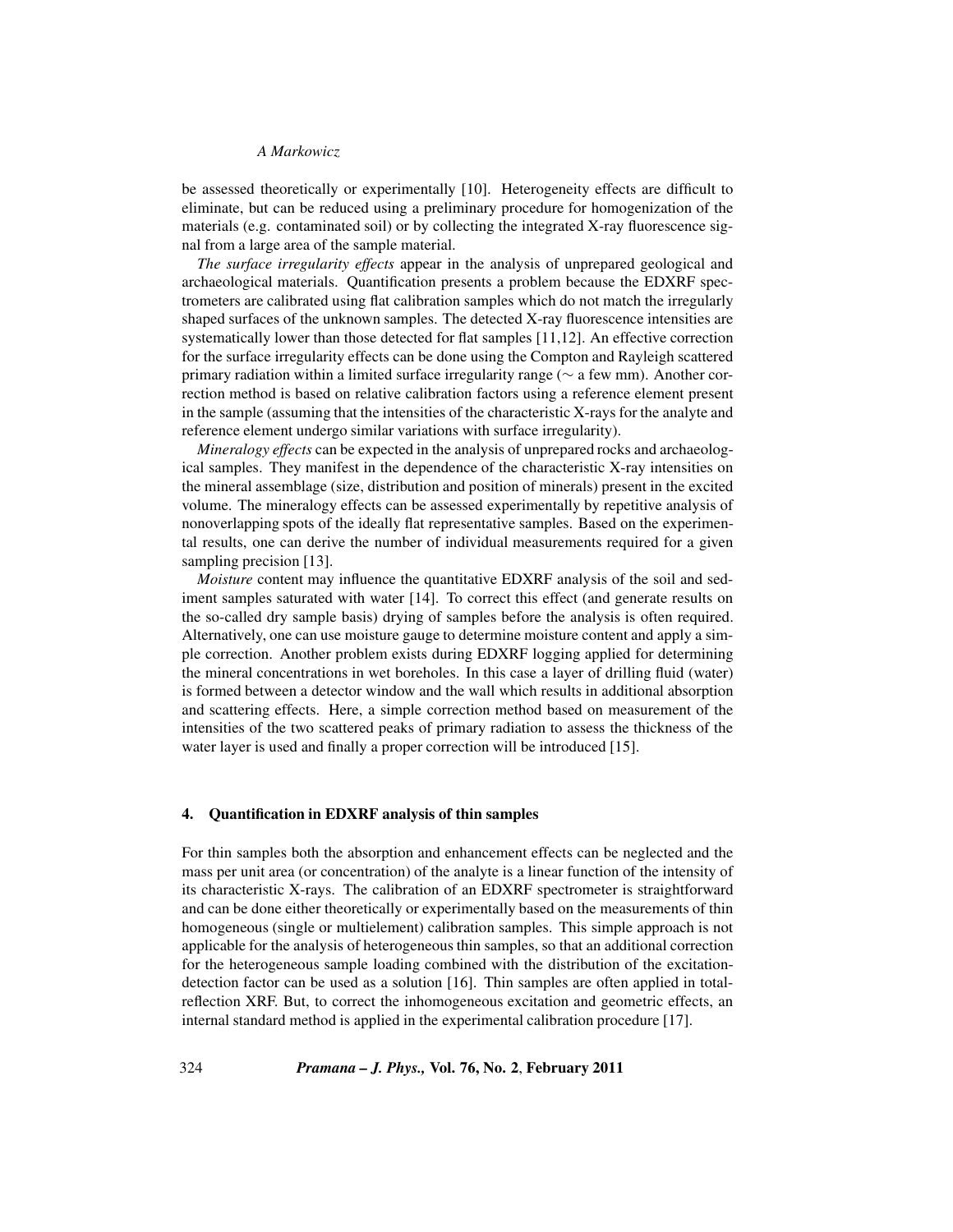# **5. Quantification of intermediate thickness samples**

The intermediate thickness samples are characterized by the thickness in the range between the thin and thick samples (for definition, see §4 and 6). This type of sample is sometimes preferable and provides advantageous detection limit and accuracy as well as flexibility in sample preparation. The oldest correction method for quantification of the intermediate thickness samples is the emission-transmission (E-T) method in which the absorption properties of the sample are determined experimentally using a multielement target and then applied to calculate the absorption correction factors [18]. Some problems exist in the analysis of heterogeneous samples [19] and samples containing minor and major elements [20,21]. Another group of correction methods are based on scattered primary radiation. The scattered peaks of the primary radiation undergo matrix absorption and geometrical/instrumental variations similar to that of the fluorescent peaks which can be treated as a sort of fluorescent peaks from internal standards [18]. In a more sophisticated version of the correction procedure for intermediate thickness samples, the additional correction for the enhancement effect is also included [22]. An alternative approach for the assessment of the enhancement effect is based on the enhancement factor for thick sample (described by a relatively simple equation) and thickness of the sample [23]. This simple method appears to be very convenient to define the region of sample thickness where the enhancement effect is negligible and/or to determine the minimum sample thickness for which the bulk enhancement correction can safely be used [24]. A more versatile quantification method is based on a backscatter fundamental parameter (BFP) model which can also be applied for samples containing low-*Z* elements (dark matrix) which are not detected in characteristic X-rays [25]. In this case, two additional light elements are defined to represent the dark matrix of the analysed sample and to perform a full correction for the matrix absorption and enhancement effects. To improve the quality of the analytical data, other modifications of the BFP method such as applying differential mass scattering cross-sections integrated over the average scattering angle, instead of the total scattering cross-sections (to improve calibration), experimentally determining effective incident and take-off angles (to take into account a broad geometry experimental set-up) and taking thin (or intermediate thickness) samples for calibration (to minimize the influence of the uncertainties of the fundamental parameters on the accuracy of the calibration factors) were proposed [25].

# **6. Quantification of thick samples**

Thick sample means its thickness is greater than a limiting value (called saturation thickness) above which practically no further increase in the intensity of the characteristic radiation is observed even when the sample thickness is increased. In this case a simplified equation for the intensity of the characteristic radiation can be applied where dependence on the sample thickness disappears [26]. Since majority of the samples analysed by EDXRF technique are thick, various quantification methods were developed and are currently applied in commercial XRF spectrometers and research institutions. They include relatively simple methods based on scattered radiation (Compton alone or Compton

*Pramana – J. Phys.,* **Vol. 76, No. 2**, **February 2011** 325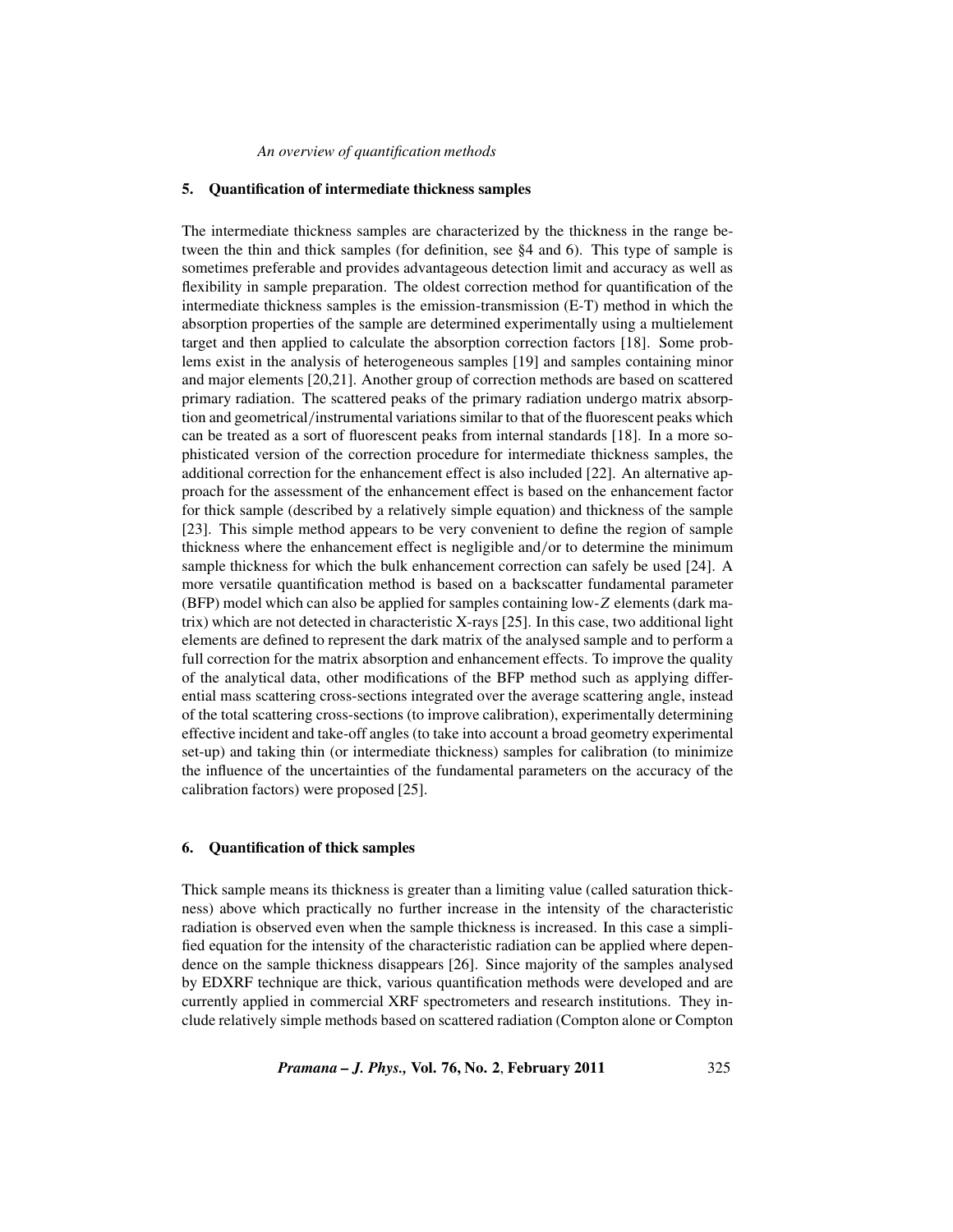combined with Rayleigh scattered radiation), fundamental parameter methods and empirical and theoretical influence coefficients methods [2,27].

#### 6.1 *Methods based on scattered primary radiation*

Since the intensities of the characteristic X-rays of the analyte element and the Compton scattered radiation depend in a similar way on the composition of the sample material, their ratio becomes less sensitive to the variation in the composition of the analysed material and can be used for the correction of the matrix absorption effects. This simple version of the 'fluorescent-to-Compton' correction method can advantageously be applied if the matrix variations are limited and no significant absorption edges occur between the Compton line and the fluorescent line of the analyte [28]. To extend the applicability range and to increase effectiveness of the 'fluorescent-to-Compton' correction method some modifications were suggested [29,30]. Scattered primary radiation can also be applied for characterizing low-*Z* elements in the analysed sample (dark matrix) in the backscatter fundamental parameter methods [25,31].

# 6.2 *Fundamental parameter methods*

The fundamental parameter (FP) methods are based on a fully theoretical approach to calculate the theoretical intensities of the characteristic radiation of the analytes from a composite sample of known composition [32,33]. Applications of these methods involve two steps: calibration and analysis. The first step is based on the measurements of pure element samples to calculate the relative intensities for each analyte. By using iterative calculation in the second step which involves comparison of the theoretical results with the experimental data, the concentrations of the elements are found. Major problems in applying the FP methods are evaluation of the first estimate of the composition and necessity to normalize the concentrations to 100% (which is obviously impossible when very light elements like C, N, O are present in a sample). To extend the applicability of the FP methods for the analysis of samples with low-*Z* elements (dark matrix), a backscatter FP (BFP) method was developed [22,25,31] (see also §5).

#### 6.3 *Influence coefficient methods*

Influence coefficient methods are based on numerical coefficients that correct the effect of each matrix element on the element to be determined (analyte) in a given sample. The influence coefficients can be classified into two categories: empirical and theoretical [34]. Each category can be calculated from binary or multielement standards. The binary coefficient approach is based on the assumption that the total matrix effect on the analyte is equal to the sum of the effects of each element of the matrix calculated independently of each other (in this case a sample is considered as a sum of binary mixtures). In the multielement approach the empirical coefficients are obtained from linear multiple regression analysis using measured intensities and compositions of multielement reference materials. Some limitations of the empirical coefficients methods are; necessity to prepare a substantial number, at least  $2 \times$  (number of analytes  $+ 1$ ) multielement reference samples of compositions similar to the compositions of unknown samples, no physical meaning and limited application range. On the other hand, the empirical coefficients are

326 *Pramana – J. Phys.,* **Vol. 76, No. 2**, **February 2011**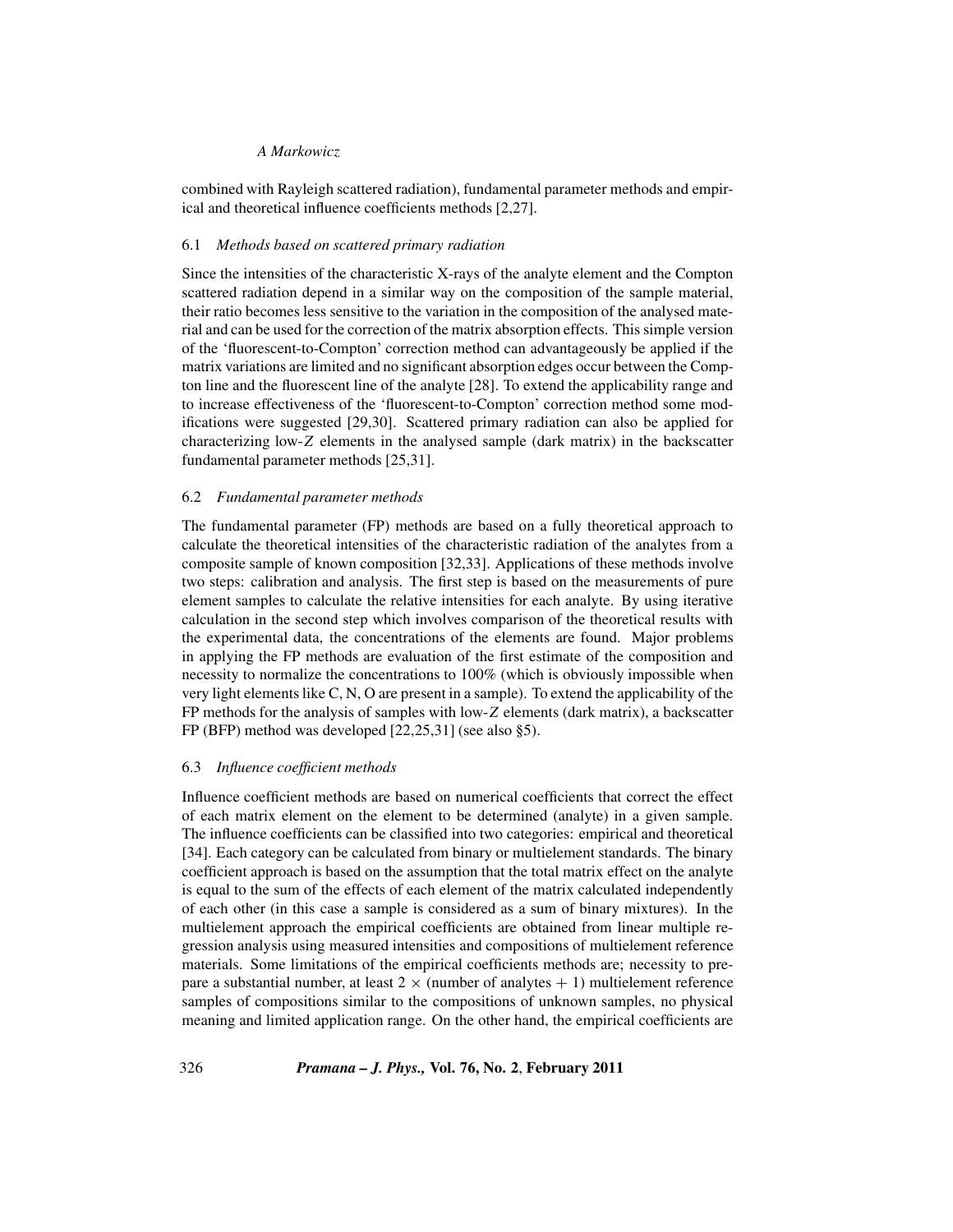calculated once for a given set of reference materials and can correct for other interfering effects like particle size effects, mineralogical effects and surface roughness effects as well as for poor knowledge of the composition of the reference materials and poor sample preparation. Therefore, the empirical coefficient methods are particularly suitable for the EDXRF analysis of nonhomogeneous samples and also when some elements present in the sample are not detected (no need for normalization to 100%).

Some unique advantages are offered by the theoretical multielement influence coefficient methods. They require only a limited number of reference materials for calibration procedure which is necessary to adapt the experimental data obtained by an EDXRF spectrometer to account for the instrumental parameters not considered by theory as well as to reduce the influence of uncertainties in the fundamental parameters. The methods can cover wide concentration ranges with good accuracy and allow the absorption and enhancement effects to be corrected effectively. A useful feature of the theoretical multielement coefficient methods is that they allow to predict potential matrix effect problems and to select optimum analytical strategy. Since the methods consider only the chemical matrix effects, they do not correct any physical interfering effects associated with particle size, mineralogy and surface roughness.

# **7. Quality control**

Generation of high-quality (reliable) analytical data using EDXRF technique requires maximum care during every step of the analytical procedure including sample collection, sample handling, sample preparation, measurement and quantification. In order to verify the repeatability over extended periods of time, the quality control samples should be analysed periodically. The samples have known composition, typical for the unknown samples, and are not used for calibration. If the results for the quality control samples fall outside a predetermined range, the reasons for the deviation should be identified to take adequate corrective measures [27]. To check a long drift of the equipment, driftcorrection monitors are applied. These samples are measured periodically for each of the analyte and the ratios of the observed intensities of the characteristic X-rays to those obtained during calibration are calculated. The ratios can be used as a correction to the slope of the calibration curves or to correct the measured intensities before conversion to concentrations. When a reconstruction of the calibration curves is required (e.g. after maintenance of the EDXRF spectrometer) there is no need to repeat measurements of all standards. Instead, a few original standard samples (called the recalibration standards) can be selected and used to determine the parameters of the calibration graph such as new slope and intercept.

Other aspects related to the quality in EDXRF analysis include calculation of the total uncertainty [6], quality management, traceability of the results and method validation [35].

# **8. Conclusions**

Currently a variety of quantification methods are available for specific types of samples. The choice of the optimum (adequate) quantification method is not a trivial task which

*Pramana – J. Phys.,* **Vol. 76, No. 2**, **February 2011** 327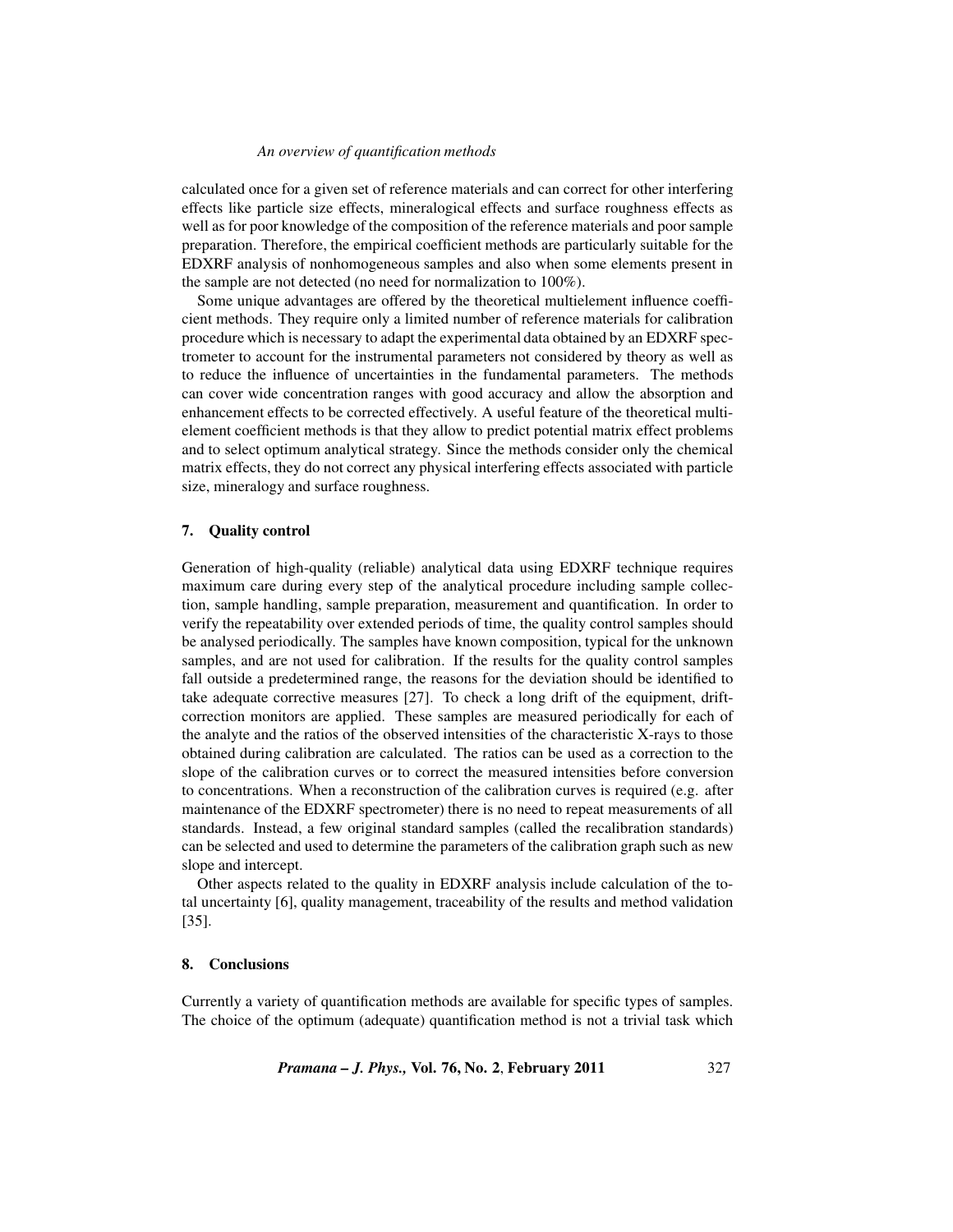often requires substantial knowledge and experience. A particular challenge exists in EDXRF analysis applied for *in situ* measurements where most of the interfering effects cannot be eliminated (or even reduced) by proper sample handling and sample preparation. Consequently, interpretation and quantification of the results require maximum care and a good background in X-ray physics. Taking full advantage of the EDXRF and nondestructive analytical capability in particular, makes the whole analytical procedure (especially its quantification part) more complex and creates a potential risk to generate less reliable analytical data. To cope properly with the problems, a professional advanced training in the methodology of EDXRF is becoming more essential than ever before. It is also advisable for the EDXRF laboratories to consider establishing a formal quality management system and to apply quality control/quality assurance procedures in a systematic way.

#### **References**

- [1] R Jenkins, R W Gould and D Gedcke, *Quantitative X-ray spectrometry*, 2nd edn (Marcel Dekker, New York, 1995)
- [2] R Tertian and F Claisse, *Principles of quantitative X-ray fluorescence analysis* (Wiley, New York, 1982)
- [3] R E Van Grieken and A A Markowicz (eds) *Handbook of X-ray spectrometry*, 2nd edn, revised and expanded (Marcel Dekker, New York, Basel, 2002)
- [4] A A Markowicz, in: *Portable X-ray fluorescence spectrometry capabilities for in situ analysis* edited by P J Potts and M West (RSC Publishing, Cambridge, 2008) p. 13
- [5] IUPAC, Commission on Spectrochemical and Other Optical Procedures for Analysis (Analytical Chemistry Division), Nomenclature, symbols, units and their usage in spectrochemical analysis – II, *Spectrochim. Acta.* **B33**, 242 (1978)
- [6] D Wegrzynek, A Markowicz, E Chinea-Cano and S Bamford, *X-Ray Spectrom.* **32**, 317 (2003)
- [7] P F Berry, T Furuta and J R Rhodes, *Advances in X-Ray Anal.* **12**, 612 (1969)
- [8] R P Gardner, D Betel and K Verghese, *Int. J. Appl. Radiat. Isot.* **24**, 135 (1973)
- [9] P Van Dyck, A Markowicz and R Van Grieken, *X-Ray Spectrom.* **14**, 183 (1985)
- [10] B Holynska and A Markowicz, *X-Ray Spectrom.* **11**, 117 (1982)
- [11] P J Potts, P C Webb and O Williams-Thorpe, *J. Anal. Atomic Spectrom.* **12**, 769 (1997)
- [12] G Liangquan, Z Ye, C Yeshun and L Wangchang, *Appl. Radiat. Isot.* **49**, 1713 (1998)
- [13] P Potts, O Williams-Thorpe and P C Webb, *J. Geostandards Geoanal.* **21**, 29 (1997)
- [14] S Piorek, in: *Current protocols in field analytical chemistry* edited by V Lopez-Avila, D Barcelo, W Beckert, S C Goheen, K Jinno, L H Keith and J H Rittenburg (John Wiley & Sons, New York, 1998) Chapter 3, p. 3B1.1
- [15] G Liangquan, Y Zhang, Y Cheng, S Zhou, T Xie and S Hou, *X-Ray Spectrom*. **26**, 303 (1997)
- [16] A Markowicz, N Haselberger and U Whai Zin Oo, *X-Ray Spectrom.* **22**, 160 (1992)
- [17] P Kregsamer, C Streli and P Wobrauschek, in: *Handbook of X-ray spectrometry*, 2nd edn, revised and expanded, edited by R E Van Grieken and A A Markowicz (Marcel Dekker, New York, Basel, 2002) Chapter 9, p. 582
- [18] A A Markowicz and R E Van Grieken, in: *Handbook of X-ray spectrometry*, 2nd edn, revised and expanded, edited by R E Van Grieken and A A Markowicz (Marcel Dekker, New York, Basel, 2002) Chapter 6, p. 407
- [19] A Markowicz and A A Abdunnabi, *X-Ray Spectrom.* **20**, 97 (1991)
- [20] R D Giauque, R B Garrett and L Y Goda, *Anal. Chem.* **51**, 511 (1979)
- [21] A Markowicz and N Haselberger, *Appl. Radiat. Isot.* **43**, 777 (1992)